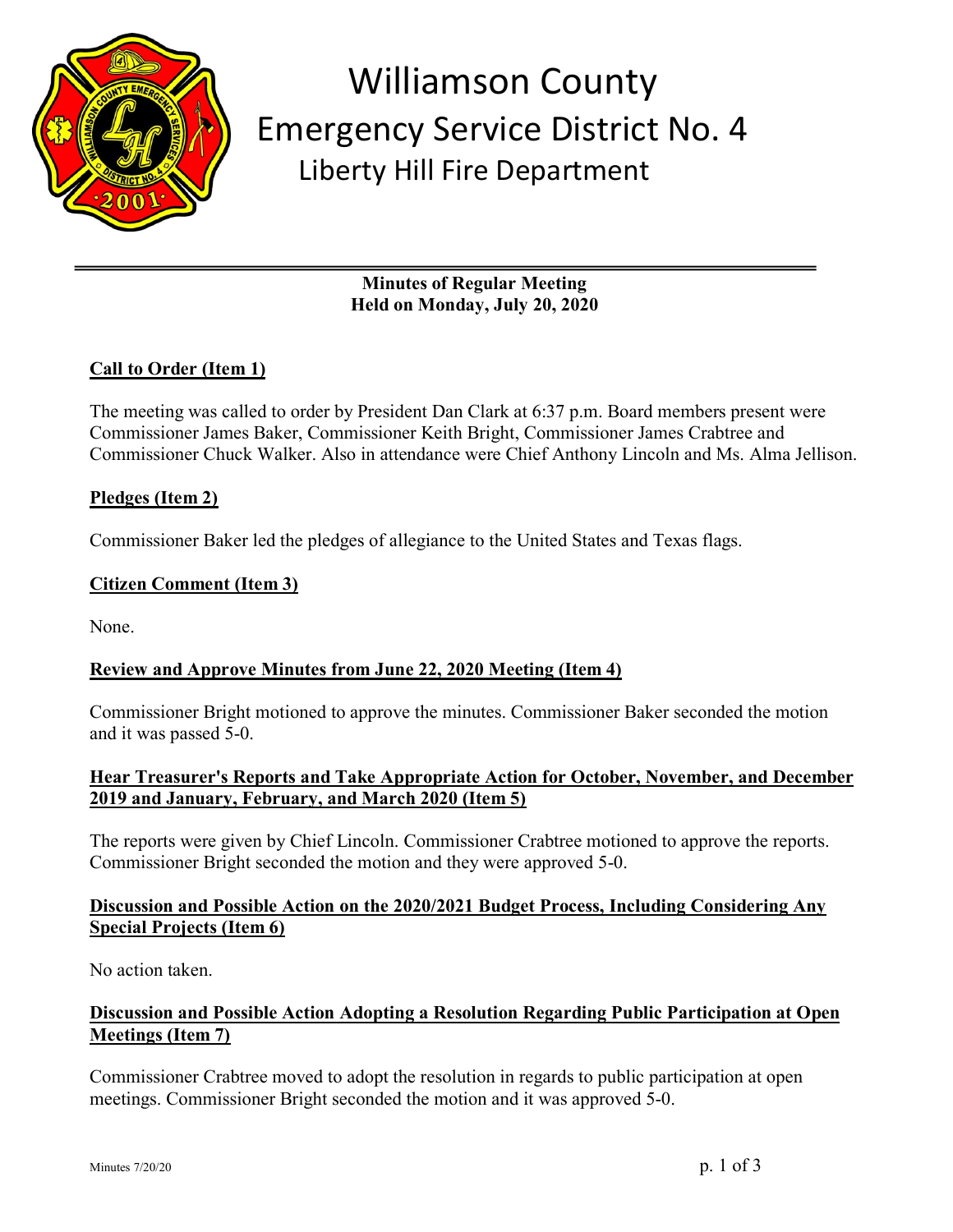

# Williamson County Emergency Service District No. 4 Liberty Hill Fire Department

## **Discussion, Updates, and Possible Action Appointing an Individual to Serve in the Office of Fire Marshall (Item 8)**

After a discussion, Commissioner Baker moved to appoint Michael Dickens to the position of Fire Marshall for Williamson County Emergency Services District No. 4 with a starting annual salary of \$77,000. Commissioner Bright seconded the motion and it was passed 5-0.

## **Discussion and Possible Action Authorizing the Purchase of Quint Fire Apparatus from Pierce Manufacturing (Item 9)**

After a discussion, Commissioner Bright motioned to approve the purchase of an Aerial/Quint Fire Apparatus from Pierce Manufacturing with a final sales price of \$1,175,017.76 with a projected delivery date of October 2021. Commissioner Crabtree seconded the motion and it was passed 5-0.

### **Discussion and Possible Action Authorizing a Resolution for the Financing of a Quint Fire Apparatus with PNC Equipment Finance (Item 10)**

Commissioner Bright motioned to approve the financing of an Aerial/Quint Fire Apparatus through PNC Equipment Finance with a final sales price of \$1,175,017.76, including authorization of a down payment of \$400,000 and a resolution. Commissioner Crabtree seconded the motion and it was passed 5-0.

## **Discussion and Possible Action on Status of Design, Architectural and Engineering Work, Architectural Consultants, and Construction on Fire Station #3 (Item 11)**

An update was given by Chief Lincoln. No action taken.

## **Discussion and Possible Action on Status of Design, Architectural and Engineering Work, Architectural Consultants, and Construction on Fire Station #2 (Item 12)**

An update was given by Chief Lincoln. No action taken.

## **Receive the Monthly Chief's Reports (Item 13)**

Chief Lincoln gave the monthly report regarding emergency operations, response times, call volume, training, management activities, and personnel. No actions taken.

#### **Announcements (Item 14)**

The next board meeting will be held at 6:30 p.m. on Monday, August 3, 2020.